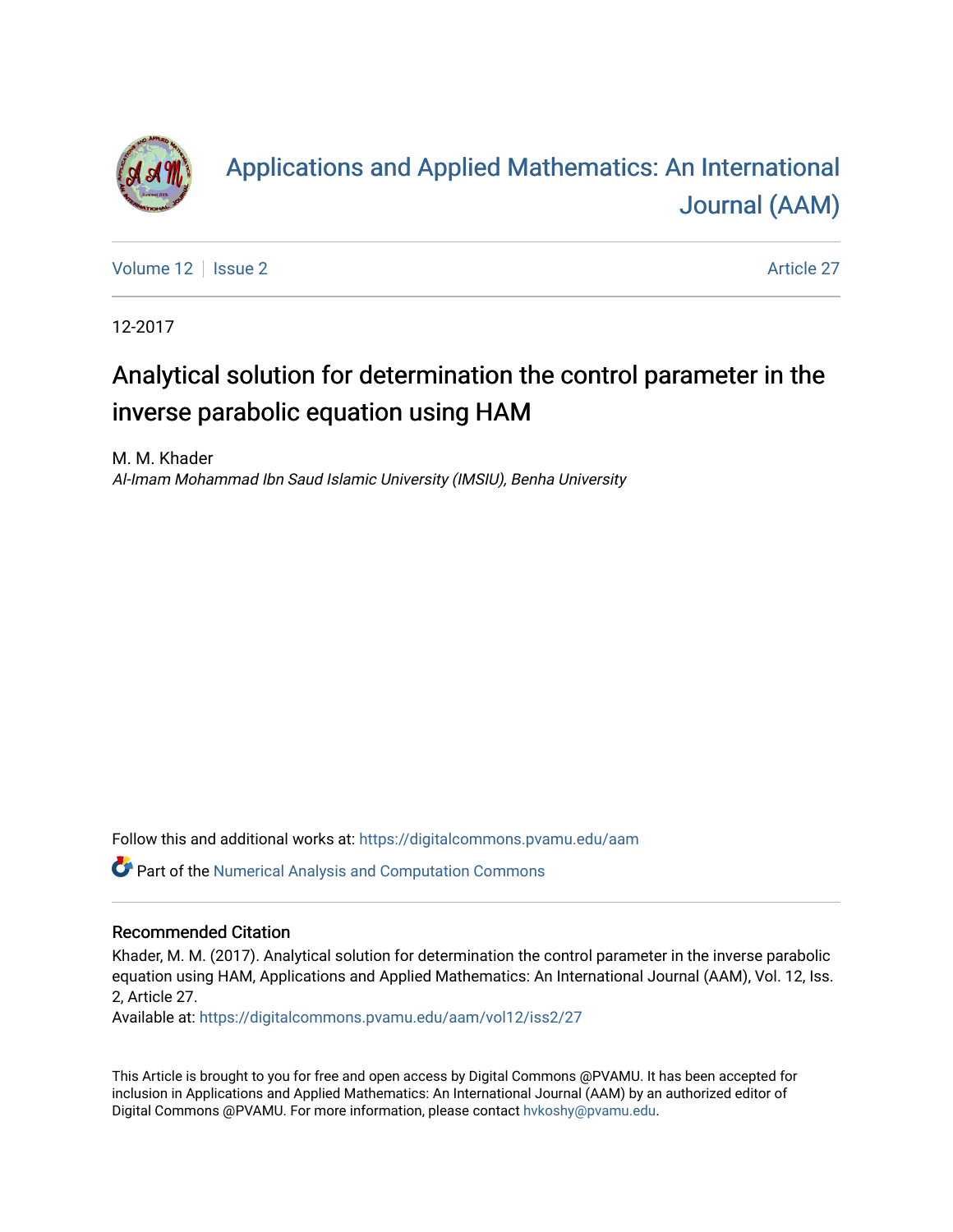

# Analytical solution for determination the control parameter in the inverse parabolic equation using HAM

# M. M. Khader

Department of Mathematics and Statistics College of Science Al-Imam Mohammad Ibn Saud Islamic University (IMSIU) Riyadh, Saudi Arabia Department of Mathematics Faculty of Science Benha University Benha, Egypt mohamed.khader@fsc.bu.edu.eg; mohamedmbd@yahoo.com

Received: February 26, 2017; Accepted: September 2, 2017

# Abstract

In this article, the homotopy analysis method (HAM) for obtaining the analytical solution of the inverse parabolic problem and computing the unknown time-dependent parameter is introduced. The series solution is developed and the recurrence relations are given explicitly. Special attention is given to satisfy the convergence of the proposed method. A comparison of HAM with the variational iteration method is made. In the HAM, we use the auxiliary parameter  $\hbar$  to control with a simple way in the convergence region of the solution series. Applying this method with several examples is presented to show the accuracy, simplicity and efficiency of the proposed approach.

Keywords: Analytical solution; Inverse parabolic equation; Homotopy analysis method

# MSC 2010 No.: 65N25, 41H04

# 1. Introduction

The HAM is developed in 1992 by Liao in Liao (1992) and Liao (2004). This method has been successfully applied to solve many types of nonlinear problems in science and engineering by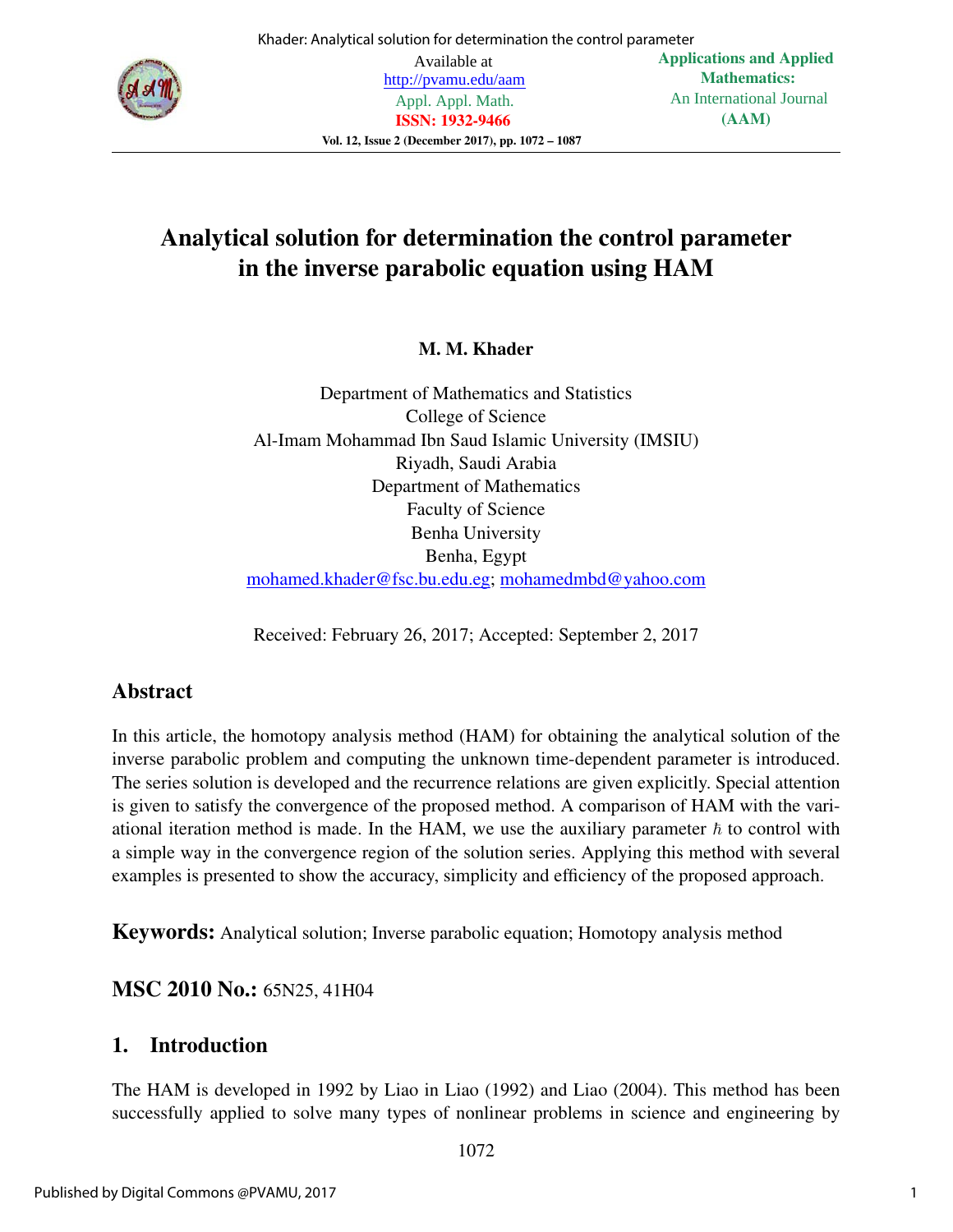many authors (Abbasbandy (2007), Hayat et al. (2004), Inc (2007), and Jafari and Seifi (2009)), and references therein. We aim in this work to effectively employ the HAM to establish the analytical solution of the inverse parabolic problem and compute the unknown time-dependent parameter (Moebbi and Dehghan (2010), and Tatari and Dehghan (2007)). By using the present method, numerical results can be obtained with using a few iterations. The HAM contains the auxiliary parameter  $\hbar$ , which provides us with a simple way to adjust and control the convergence region of solution series for large values of  $x$  and  $t$ . Unlike other numerical methods are given low degree of accuracy for large values of  $x$  and  $t$ . Therefore, the HAM handles linear and nonlinear problems without any assumption and restriction (Khader (2013), Sweilam and Khader (2011)).

Recently, it has caught much attention that many physical phenomena can be described in terms of parabolic partial differential equations with a source control parameter. These models arise, for example, in the study of heat conduction processes, thermo-elasticity, chemical diffusion and control theory (Cannon et al. (1994) and Cannon et al. (1992)).

In recent papers growing attention has been given, to analysis and implement of accurate methods for the numerical solution of parabolic inverse problems, i.e., the determination of an unknown function  $c(t)$  in the parabolic partial differential equations. In this paper, we implement the HAM to obtain the solution of the proposed problem. Test problems have been considered to ensure that the HAM is accurate and efficient compared with the previous ones. Also, a comparison of HAM with the variational iteration method (VIM) is made (He (1999)) where the VIM is a special case of the presented method HAM (Gorder (2015)).

The paper has been organized as follows. In Section 2, the mathematical formulation is given. In Section 3, the basic idea of homotopy analysis method is described. In Section 4, applying HAM for inverse parabolic problem and computing an unknown time-dependent parameter is introduced and study the convergence of the exact solution. Discussion and conclusions are presented in Section 5.

# 2. Mathematical formulation

The inverse parabolic equation in a bounded domain takes the following form,

$$
\psi_t(\bar{x},t) = \Delta \psi(\bar{x},t) + c(t)\,\psi(\bar{x},t) + s(\bar{x},t), \quad 0 \le t \le T, \quad \bar{x} \in \mathbb{R}^n,\tag{1}
$$

with initial condition

$$
\psi(\bar{x},0) = f(\bar{x}), \qquad \bar{x} \in \mathbb{R}^n. \tag{2}
$$

We add an additional condition in the following form

$$
\psi(\bar{x}_0, t) = E(t), \qquad 0 \le t \le T, \qquad \bar{x} \in \Re^n,
$$
\n(3)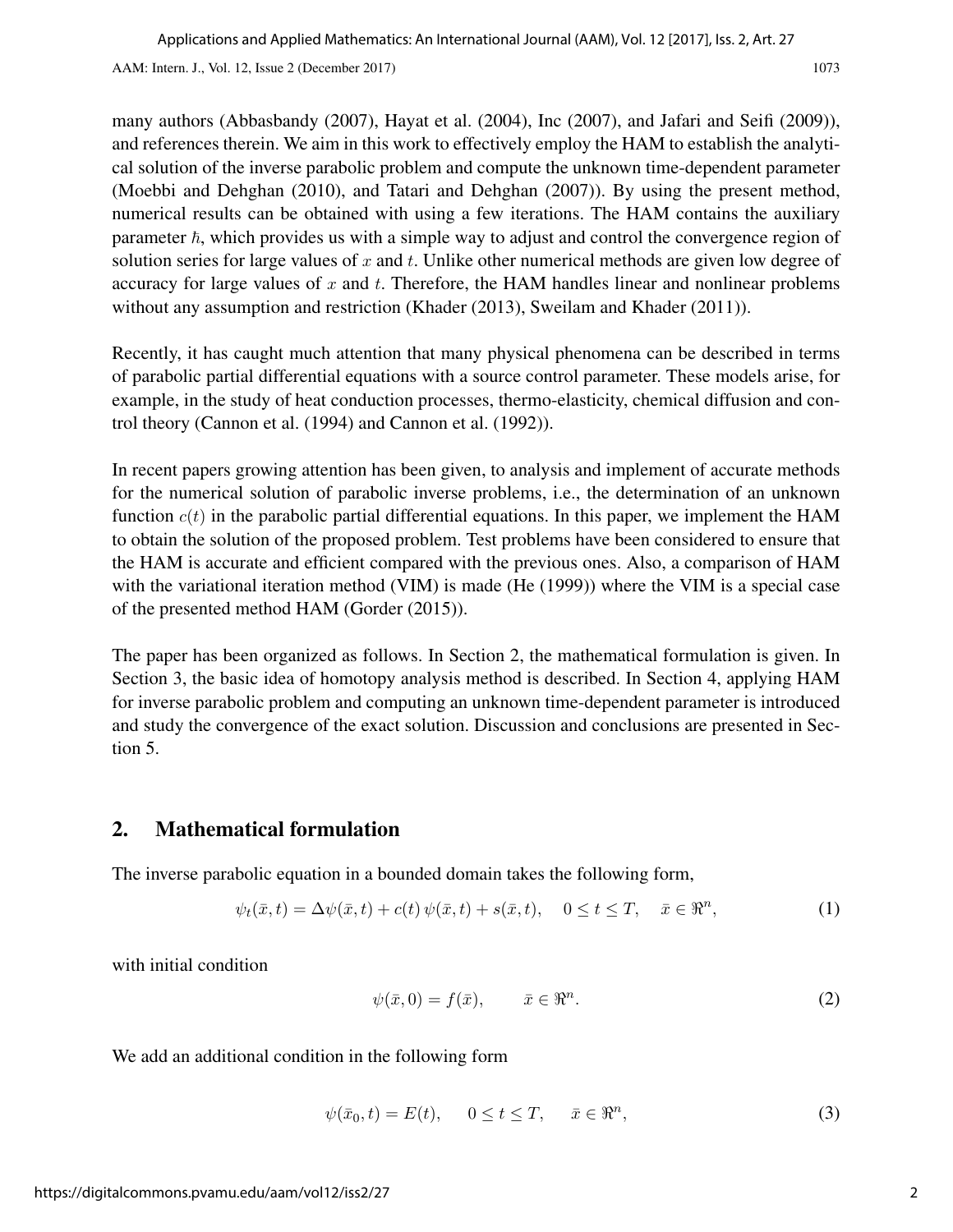where  $\Delta$  is the Laplace operator,  $\mathbb{R}^n$  is the spatial domain of the problem,  $n = 1, 2, 3, \bar{x} =$  $(x_1, x_2, ..., x_n)$ , and s and E are given functions while  $\psi$  and c are unknown functions (Tatari and Dehghan (2007)).

Equation (1) can be interpreted as the heat transfer process with a source parameter present where the temperature at a point  $\bar{x}_0$  in the spatial domain at time t is given by Equation (3) (Dehghan (2002)).

Before applying the proposed procedure to Equation (1), we use a pair of transformations as follows (Dehghan (2002) and Dehghan (2003)):

$$
u(\bar{x},t) = \psi(\bar{x},t) \exp\Big(-\int_0^t c(\tau)d\tau\Big),\tag{4}
$$

$$
r(t) = \exp\left(-\int_0^t c(\tau)d\tau\right).
$$
 (5)

Then, Equation (1) transforms to a new partial differential equation which we call reformed equation for  $(1)$ ,

$$
u_t(\bar{x},t) = \Delta u(\bar{x},t) + r(t)s(\bar{x},t), \quad 0 \le t \le T, \quad \bar{x} \in \Re^n,
$$
\n
$$
(6)
$$

subject to the initial condition

$$
u(\bar{x},0) = f(\bar{x}), \quad \bar{x} \in \mathbb{R}^n,
$$
\n<sup>(7)</sup>

and the boundary condition

$$
u(\bar{x}_0, t) = r(t)E(t), \quad 0 \le t \le T.
$$
\n
$$
(8)
$$

Assume  $E(t) \neq 0$ , the later is equivalent to

$$
r(t) = \frac{u(\bar{x}_0, t)}{E(t)},
$$
\n(9)

with this transformation,  $c(t)$  is disappeared and its role is represented implicitly by  $r(t)$ . So, we can overcome the difficulties in handling with  $c(t)$  and obtain the following equation (Dehghan (2001))

$$
u_t(\bar{x},t) = \Delta u(\bar{x},t) + \frac{u(\bar{x}_0,t)}{E(t)}s(\bar{x},t), \quad 0 \le t \le T, \quad \bar{x} \in \mathbb{R}^n.
$$
 (10)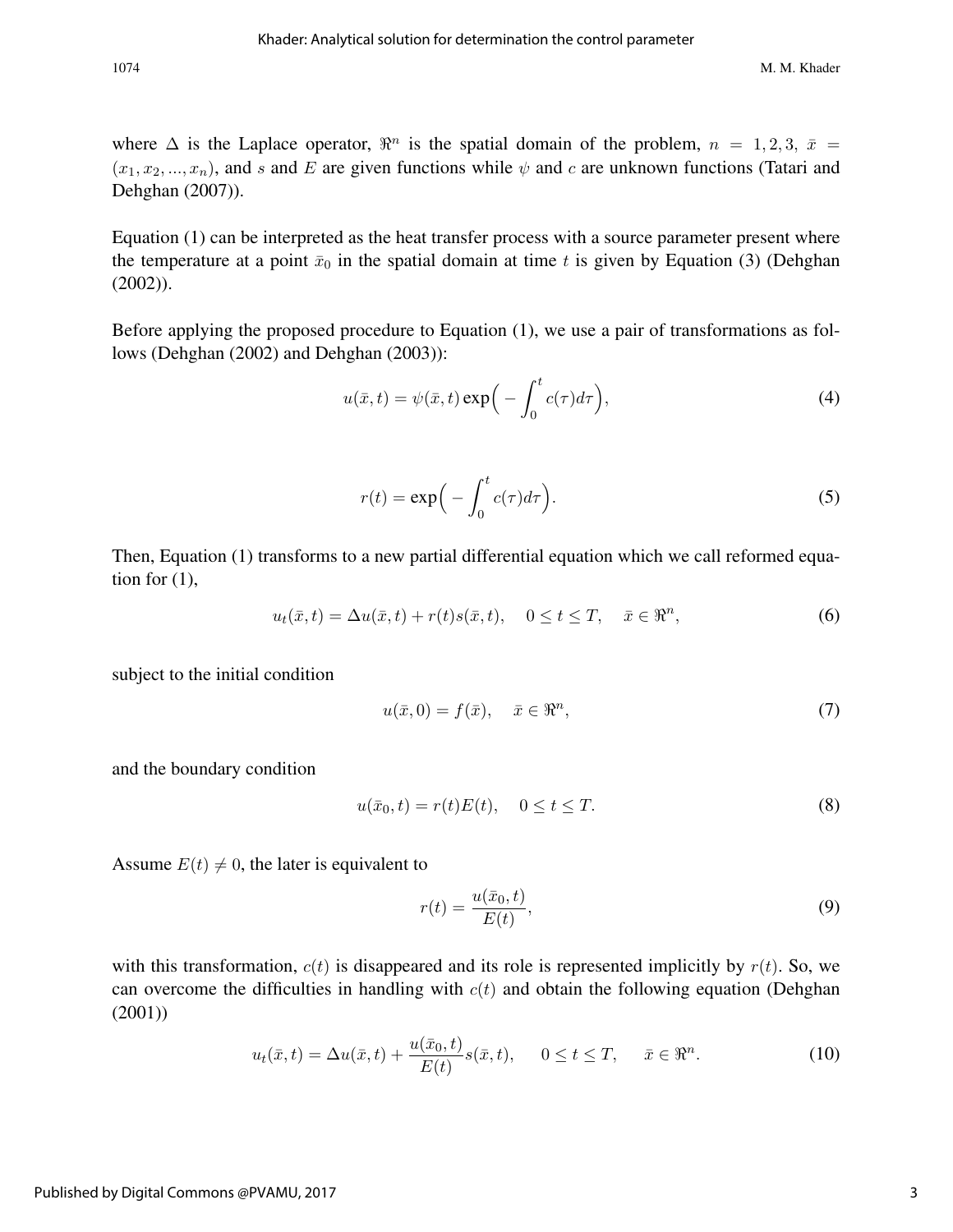### 3. Basic idea of HAM

To illustrate the basic idea of HAM (Liao (1992) and Liao (2004)), we consider the following differential equation

$$
N[u(\ell,t)] = 0,\t(11)
$$

where N is a linear operator for this problem,  $\ell$  and t denote independent variables,  $u(\ell, t)$  is an unknown function. For simplicity, we ignore all boundary and initial conditions, which can be treated in the similar way.

#### 3.1. Zeroth-order deformation equation

In Liao (1992), Liao constructed the so-called zeroth-order deformation equation

$$
(1-q)\mathcal{L}[\phi(\ell,t;q) - u_0(\ell,t)] = q\hbar N[\phi(\ell,t;q)],\qquad (12)
$$

where *£* is an auxiliary linear operator,  $u_0(\ell, t)$  is an initial guess,  $\hbar \neq 0$  is an auxiliary parameter and  $q \in [0, 1]$  is the embedding parameter. Obviously, when  $q = 0$  and  $q = 1$ , it holds respectively

$$
\phi(\ell, t; 0) = u_0(\ell, t), \qquad \phi(\ell, t; 1) = u(\ell, t). \tag{13}
$$

Thus, as q increases from 0 to 1, the solution  $\phi(\ell, t; q)$  varies from  $u_0(\ell, t)$  to  $u(\ell, t)$ . Expanding  $\phi(\ell, t; q)$  in Taylor series with respect to the embedding parameter q, one has

$$
\phi(\ell, t; q) = u_0(\ell, t) + \sum_{m=1}^{\infty} u_m(\ell, t) q^m,
$$
\n(14)

where

$$
u_m(\ell, t) = \frac{1}{m!} \frac{\partial^m \phi(\ell, t; q)}{\partial q^m} \Big|_{q=0}.
$$
\n(15)

Assume that the auxiliary linear operator, the initial guess and the auxiliary parameter  $\hbar$  are selected such that the series (14) is convergent at  $q = 1$ , Then, at  $q = 1$ , and using (13), the series (14) becomes

$$
u(\ell, t) = u_0(\ell, t) + \sum_{m=1}^{\infty} u_m(\ell, t).
$$
 (16)

# 3.2. The  $m^{th}$  order deformation equation

Define the vector

$$
\vec{u}_m(\ell, t) = [u_0(\ell, t), u_1(\ell, t), ..., u_m(\ell, t)].
$$
\n(17)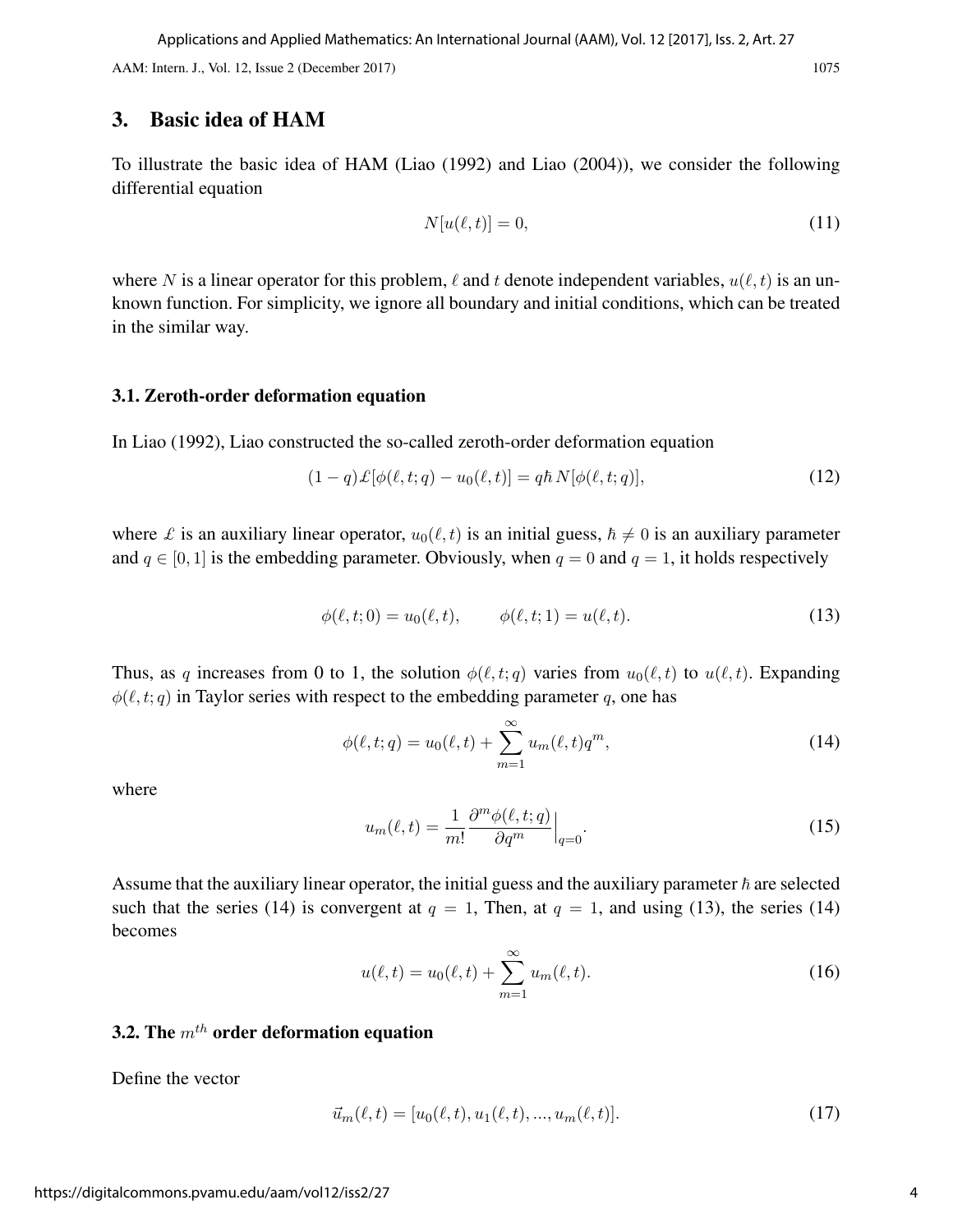1076 M. M. Khader

Differentiation of Equation (12) m times with respect to the embedding parameter q, then, setting  $q = 0$  and dividing them by m!, finally using (15), we have the so-called  $m<sup>th</sup>$ -order deformation equations

$$
\mathcal{L}[u_m(\ell,t) - \delta_m u_{m-1}(\ell,t)] = \hbar \, \Re_m(\vec{u}_{m-1}),\tag{18}
$$

where

$$
\Re_m(\vec{u}_{m-1}) = \frac{1}{(m-1)!} \frac{\partial^{m-1} N[\phi(\ell, t; q)]}{\partial q^{m-1}} \Big|_{q=0},\tag{19}
$$

and

$$
\delta_m = \begin{cases} 0, & m \le 1; \\ 1, & m > 1. \end{cases}
$$
 (20)

Applying  $\mathcal{L}^{-1}$  on both sides of Equation (18), we get

$$
u_m(\ell, t) = \delta_m u_{m-1}(\ell, t) + \hbar \, \pounds^{-1} [\Re_m(\vec{u}_{m-1})]. \tag{21}
$$

In this way, it is easily to obtain  $u_m$  for  $m \geq 1$ , at  $N^{th}$  order, we have

$$
u(\ell, t) \cong \sum_{m=0}^{N} u_m(\ell, t). \tag{22}
$$

When  $N \to \infty$ , we get an accurate approximation of the original Equation (11). For the convergence of the proposed method, we refer the reader to Liao (2003). If Equation (11) admits unique solution, then, this method will produce this unique solution. If Equation (11) does not possess a unique solution, HAM will give a solution among many other (possible) solutions. For more details about the convergence, we state the following theorem.

Theorem 3.1. (Yin-Ping and Zhi-Bin (2008))

As long as the series (16) is convergent, where  $u_m(\ell, t)$  is governed by the higher-order deformation equation (18) under the definitions (19) and (20), it must be a solution of the original Equation (11).

#### *Proof:*

As the series (16) is convergent, it holds that

$$
\lim_{m \to \infty} u_m(\ell, t) = 0.
$$

Using  $(18)$  and  $(20)$ , we have

$$
\sum_{m=1}^{\infty} \mathcal{L}[u_m(\ell,t) - \delta_m u_{m-1}(\ell,t)] = \hbar \sum_{m=1}^{\infty} \Re_m(\vec{u}_{m-1}).
$$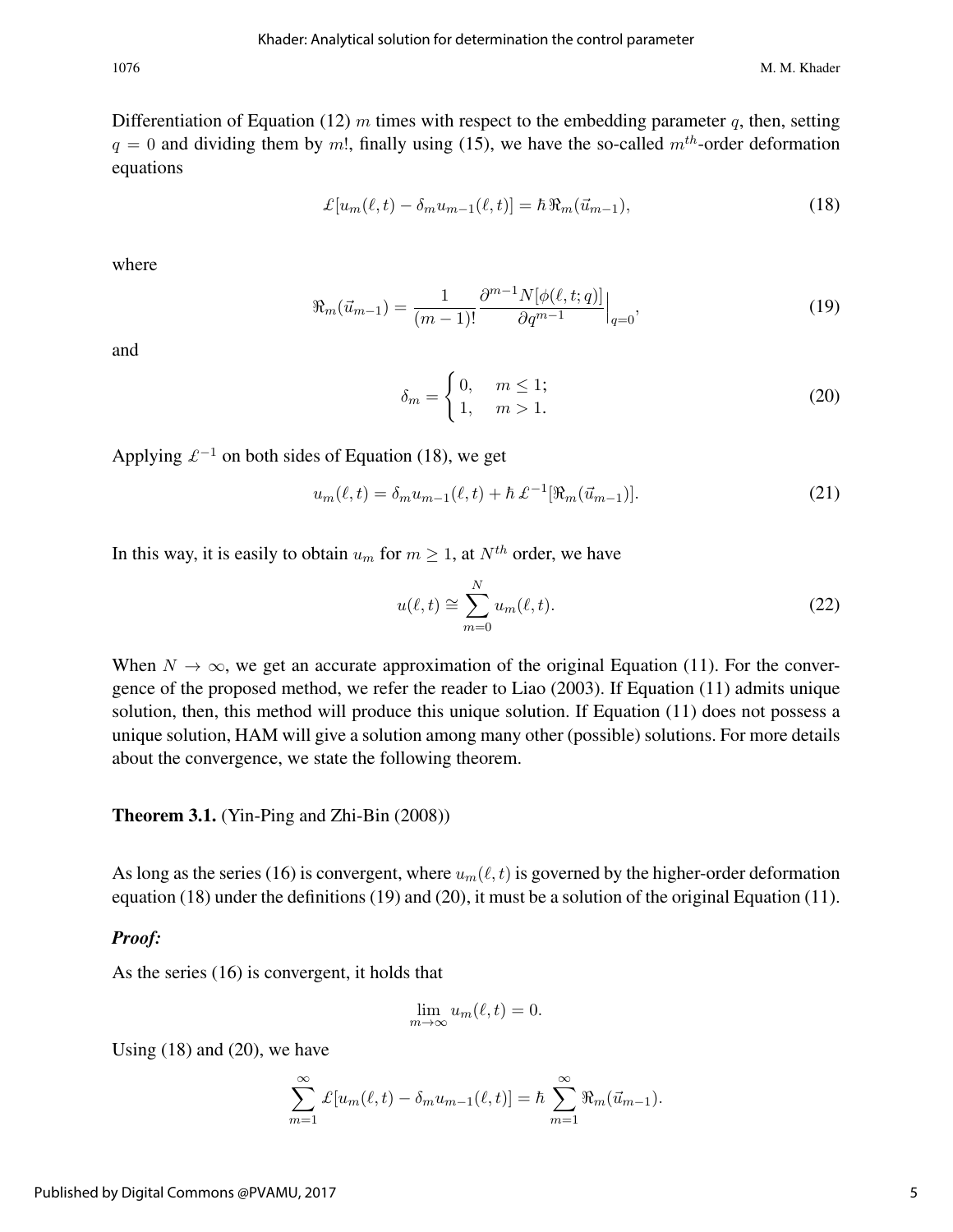Due to the linearity of the derivative, it follows

$$
\sum_{m=1}^{\infty} \mathcal{L}[u_m(\ell, t) - \delta_m u_{m-1}(\ell, t)] = \mathcal{L}\left[\sum_{m=1}^{\infty} [u_m(\ell, t) - \delta_m u_{m-1}(\ell, t)]\right]
$$

$$
= \mathcal{L}\left[\lim_{m \to \infty} u_m(\ell, t)\right] = \mathcal{L}[0] = 0.
$$

Therefore,

$$
\hbar \sum_{m=1}^{\infty} \Re_m(\vec{u}_{m-1}(\ell,t)) = 0.
$$

Since  $\hbar \neq 0$ , we have according to the definition (18) that

$$
\sum_{m=1}^{\infty} \Re_m(\vec{u}_{m-1}(\ell, t)) = \sum_{m=1}^{\infty} \left[ \frac{1}{(m-1)!} \left[ \frac{\partial^{m-1}}{\partial q^{m-1}} N \left[ \sum_{n=1}^{\infty} u_n(\ell, t) q^n \right] \right]_{q=0} \right] = 0.
$$

We note that there is no derivative with respect to q in the nonlinear operator N.

So,  $N[\sum_{n=0}^{\infty} u_n(\ell, t)q^n]$  can be looked upon as a polynomial on q. By using the binomial expansion theorem, we obtain  $N[\sum_{n=0}^{\infty} u_n(\ell, t)] = 0$ , such as for  $N = u(\ell, t)u_{\ell}^2$ . Letting  $u(\ell, t) =$  $u_0(\ell, t) + u_1(\ell, t)q + u_2(\ell, t)q^2$ , it can be easily verified that

$$
\sum_{m=1}^{\infty} \left[ \frac{1}{(m-1)!} \left[ \frac{\partial^{m-1}}{\partial q^{m-1}} N \left[ \sum_{n=1}^{2} u_n(\ell, t) q^n \right] \right]_{q=0} \right]
$$
  
=  $[u_0(\ell, t) + u_1(\ell, t) + u_2(\ell, t)] \cdot [(u_0(\ell, t) + u_1(\ell, t) + u_2(\ell, t))_{\ell}]^2$   
=  $N[u_0(\ell, t) + u_1(\ell, t) + u_2(\ell, t)].$ 

This ends the proof.

## 4. Applications the proposed method

We apply the HAM to problem (He (1999)) to illustrate the strength and the efficiency of the method. We will make a comparison with the VIM (He (1999)).

#### One dimensional inverse parabolic problem (Example 1)

Consider problem (10) in the case  $n = 1$ ,  $T = 1$ , in the domain [0, 1], (Shakeri and Dehghan (2007), Tatari and Dehghan (2007)), where

$$
f(x) = \cos(\pi x) + \sin(\pi x), \qquad E(t) = \sqrt{2} e^{-t^2},
$$
  

$$
s(x,t) = (\pi^2 - (t+1)^2)e^{-t^2} (\cos(\pi x) + \sin(\pi x)),
$$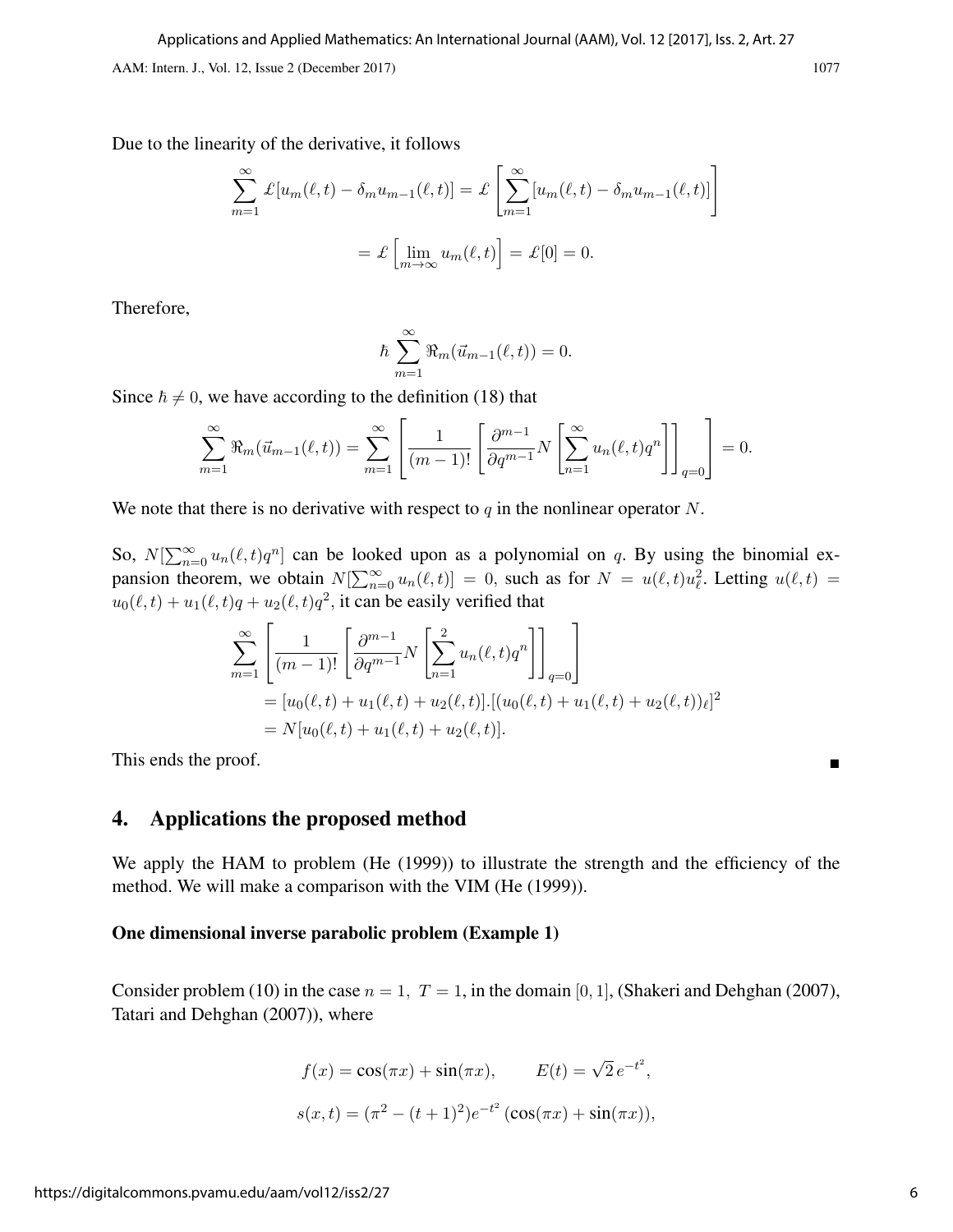with  $x_0 = 0.25$ . The exact solution of this problem is

$$
u(x,t) = e^{-t^2} (\cos(\pi x) + \sin(\pi x)),
$$

and  $c(t) = 1+t^2$ . Also,  $\psi(x,t) = e^{-\frac{t^3}{3}-t^2-t}(\cos(\pi x) + \sin(\pi x))$ , is the exact solution of the reformed problem.

Now, to implement HAM, we choose the linear operator

$$
\mathcal{L}[\phi(x,t;q)] = \frac{\partial \phi(x,t;q)}{\partial t},\tag{23}
$$

with the property  $\mathcal{L}[c_1] = 0$  where  $c_1$  is a constant. We now define a linear operator as

$$
N[\phi(x, t; q)] = \phi_t(x, t; q) - \Delta\phi(x, t; q) - \frac{\phi(x_0, t; q)}{E(t)}s(x, t).
$$
 (24)

Using above definition, we construct the zeroth-order deformation equation

$$
(1-q)\pounds[\phi(x,t;q) - u_0(x,t)] = q\hbar N[\phi(x,t;q)].
$$
\n(25)

For  $q = 0$  and  $q = 1$ , we can write

$$
\phi(x,t;0) = u_0(x,t), \qquad \phi(x,t;1) = u(x,t). \tag{26}
$$

Thus, we obtain the  $m^{th}$ -order deformation equations

$$
\mathcal{L}[u_m(x,t) - \delta_m u_{m-1}(x,t)] = \hbar \, \Re_m(\vec{u}_{m-1}),
$$

where

$$
\Re_m(\vec{u}_{m-1}) = \frac{\partial \phi_{m-1}(x, t; q)}{\partial t} - \Delta \phi_{m-1}(x, t; q) - \frac{\phi_{m-1}(x_0, t; q)}{E(t)} s(x, t).
$$
 (27)

Now the solution of the  $m<sup>th</sup>$  order deformation equations for  $m \ge 1$  becomes

$$
u_m(x,t) = \delta_m u_{m-1}(x,t) + \hbar \, \mathcal{L}^{-1}[\Re_m(\vec{u}_{m-1})].\tag{28}
$$

This in turn gives the first few components of the approximate solution.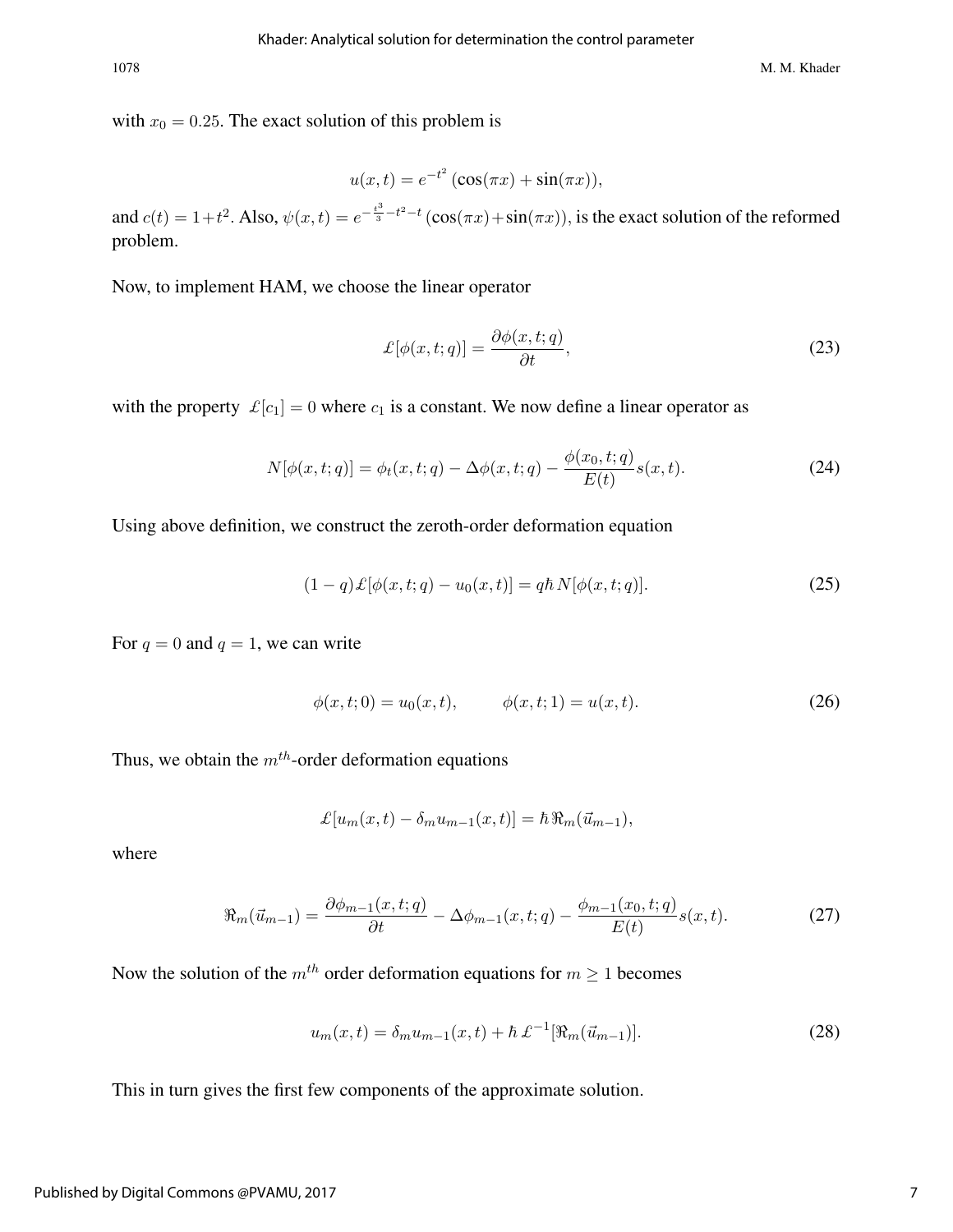We start with initial approximation  $u_0(x, t) = \cos(\pi x) + \sin(\pi x)$ . Since  $\tilde{u} = u_0 + u_1 + u_2 + \dots$  From the above equations (28), we obtain  $u_m$ 's as follows

$$
u_0(x,t) = \cos(\pi x) + \sin(\pi x),
$$

$$
u_1(x,t) = \hbar (t + t^2 + \frac{t^3}{3}) (\cos(\pi x) + \sin(\pi x)),
$$

$$
u_2(x,t) = \hbar^2 \frac{(t + t^2 + \frac{t^3}{3})^2}{2!} (\cos(\pi x) + \sin(\pi x)),
$$

$$
u_3(x,t) = \hbar^3 \frac{(t + t^2 + \frac{t^3}{3})^3}{3!} (\cos(\pi x) + \sin(\pi x)),
$$

other components of the approximate solution can be obtained in the same manner.

Using the initial approximation  $u_0$  and from the above equations, we can identify  $u_m$ 's for  $m = 1, 2, \dots$  and therefore  $\tilde{u} = u_0 + u_1 + u_2 + \dots$  is obtained. From (4), (5) and (9), we can obtain  $\tilde{r}$ ,  $\tilde{u}$  and  $\tilde{c}$  as approximations for r, u and c, respectively, as follows,

$$
\tilde{r} = \frac{\tilde{u}(\bar{x}_0, t)}{E(t)}, \qquad \tilde{u} = \frac{\psi(\bar{x}, t)}{\tilde{r}(t)}, \qquad \tilde{c} = -\frac{\tilde{r}'(\bar{x}_0, t)}{\tilde{r}(t)}.
$$
\n(29)

For the case  $\hbar = -1$ , these components can be reduced to the following form,

$$
u_1(x,t) = \left(-\frac{t^3}{3} - t^2 - t\right) \left(\cos(\pi x) + \sin(\pi x)\right),
$$
  
\n
$$
u_2(x,t) = \frac{\left(\frac{t^3}{3} + t^2 + t\right)^2}{2!} \left(\cos(\pi x) + \sin(\pi x)\right),
$$
  
\n
$$
u_3(x,t) = \frac{\left(-\frac{t^3}{3} - t^2 - t\right)^3}{3!} \left(\cos(\pi x) + \sin(\pi x)\right).
$$

Other components of the approximate solution can be obtained in the same manner. Generally we have

$$
u_n(x,t) = \frac{(-\frac{t^3}{3} - t^2 - t)^n}{n!} (\cos(\pi x) + \sin(\pi x)),
$$

and thus,

$$
\tilde{u}(x,t) = u_0 + u_1 + u_2 + \dots = \sum_{n=0}^{\infty} \frac{(-\frac{t^3}{3} - t^2 - t)^n}{n!} (\cos(\pi x) + \sin(\pi x))
$$

$$
= e^{-\frac{t^3}{3} - t^2 - t} (\cos(\pi x) + \sin(\pi x)).
$$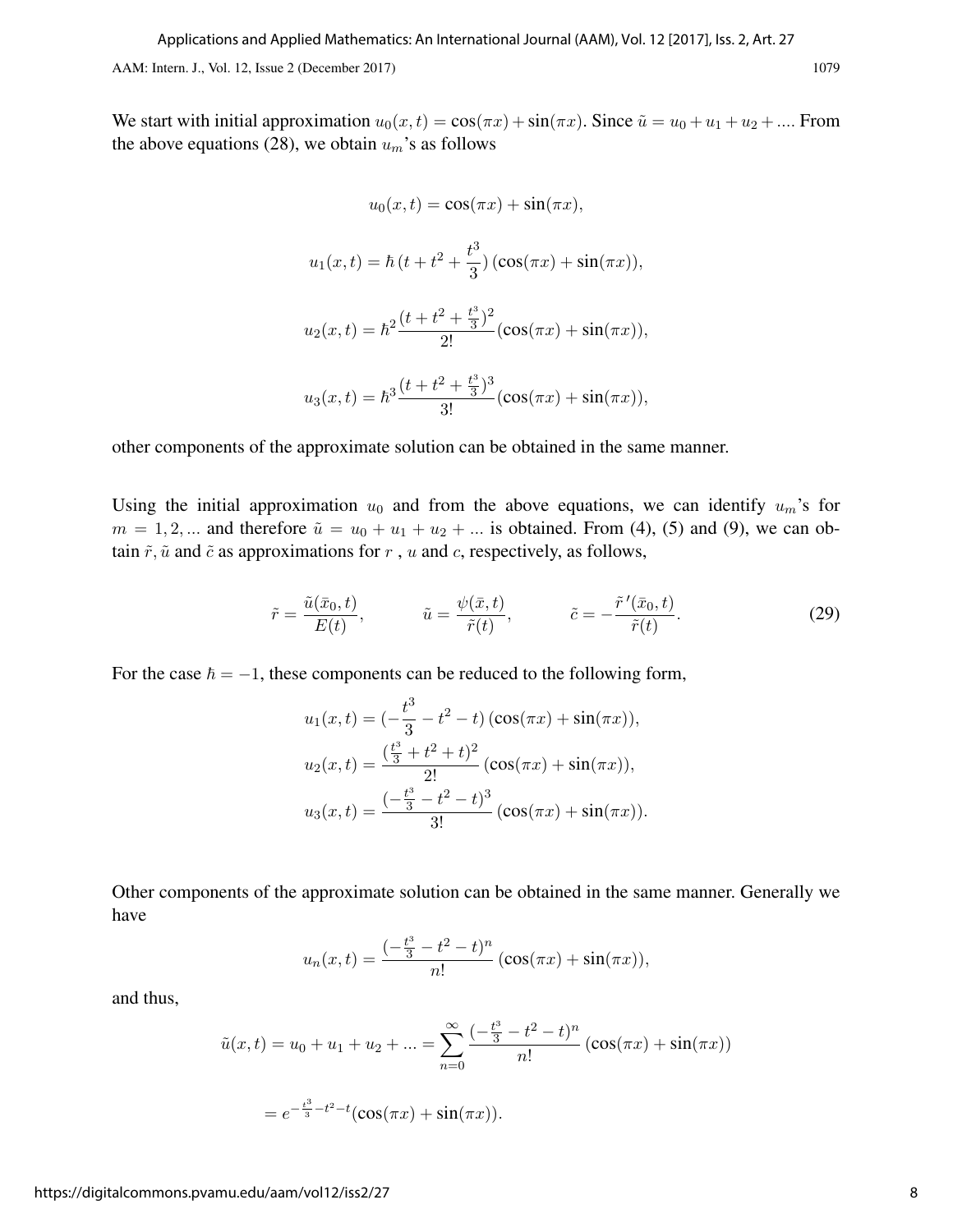This is the exact solution of the reformed equation. The solution of the main problem is obtained in the following form

$$
\tilde{r} = \frac{e^{-\frac{t^3}{3} - t^2 - t} (\cos(0.25\pi) + \sin(0.25\pi))}{\sqrt{2} e^{-t^2}} = e^{-\frac{t^3}{3} - t},\tag{30}
$$

$$
\tilde{u} = \frac{e^{-\frac{t^3}{3} - t^2 - t} (\cos(\pi x) + \sin(\pi x))}{e^{-\frac{t^3}{3} - t}} = e^{-t^2} (\cos(\pi x) + \sin(\pi x)),\tag{31}
$$

$$
\tilde{c} = -\frac{(-t^2 - 1)e^{-\frac{t^3}{3} - t}}{e^{-\frac{t^3}{3} - t}} = 1 + t^2.
$$
\n(32)



**Figure 1.** The approximate solution (Left) at  $\hbar = -0.5$  and the exact solution (Right).

Figure 1, presents the behavior of the approximate solution with  $\hbar = -0.5$  and the exact solution in the interval  $t \in [0, 1]$ . From this figure, we can conclude that the approximate solution by using the proposed method is in excellent agreement with the exact solution.

#### Two dimensional inverse parabolic problem (Example 2)

Consider problem (10) in the case  $n = 2, T = 1$ , in the domain [0, 1]<sup>2</sup>, (Shakeri and Dehghan (2007), Tatari and Dehghan (2007)), where

$$
f(x,y) = \sin\left(\frac{\pi}{4}(x+2y)\right),
$$

$$
s(x,y,t) = \left(\frac{5\pi^2}{16} - 5t\right)e^t\sin\left(\frac{\pi}{4}(x+2y)\right)
$$

$$
E(t) = \sin(0.2\pi)e^t,
$$

,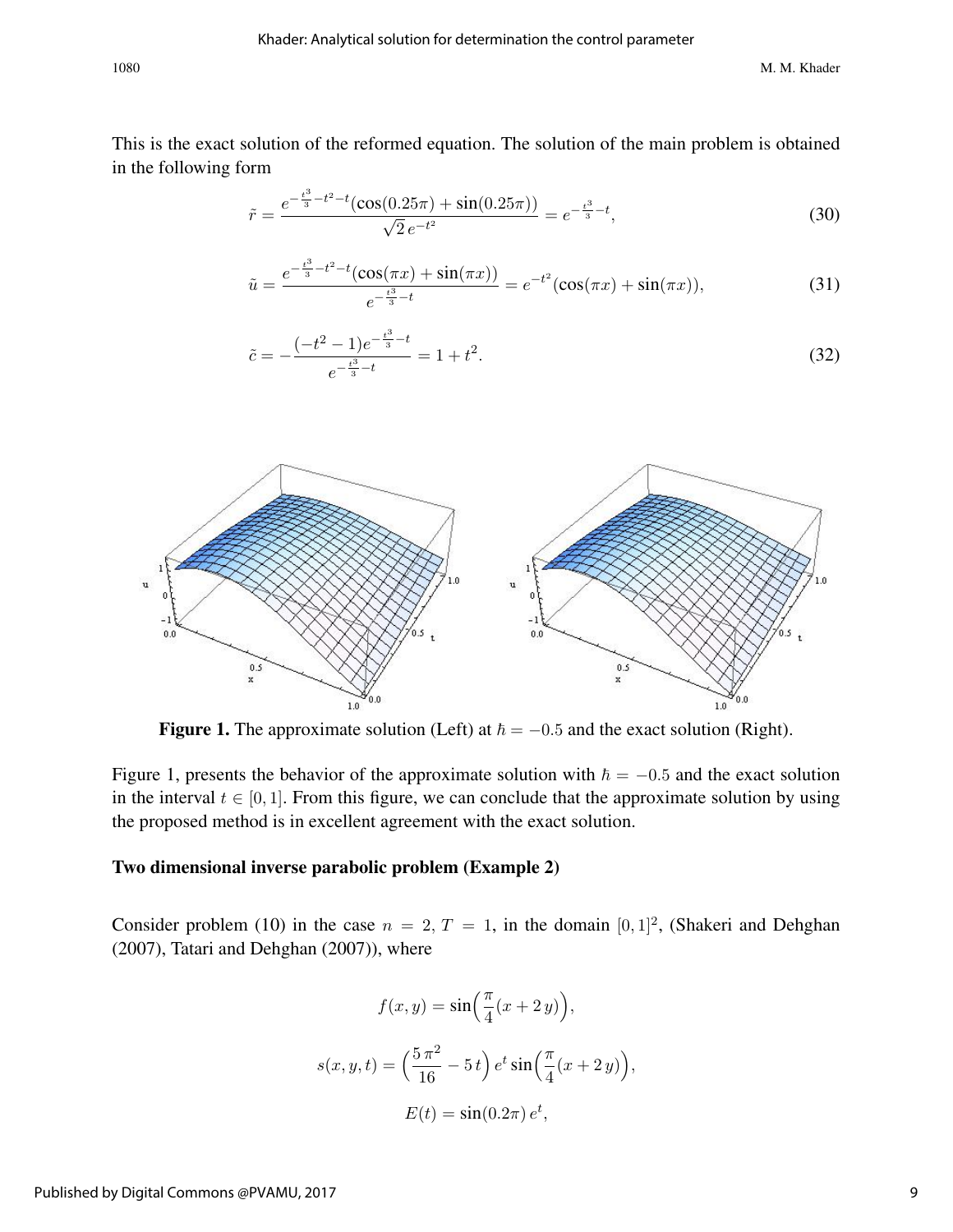with  $(x_0, y_0) = (0.4, 0.2)$ . The exact solution of this problem is

$$
u(x, y, t) = e^t \sin\left(\frac{\pi}{4}(x+2y)\right),
$$

and  $c(t) = 1 + 5t$ . Also,  $\psi(x, y, t) = e^{-\frac{5t^2}{2}} \sin{\left(\frac{\pi}{4}\right)}$  $\frac{\pi}{4}(x+2y)$ , is the exact solution of the reformed problem.

Now, to implement HAM, we choose the linear operator

$$
\mathcal{L}[\phi(x, y, t; q)] = \frac{\partial \phi(x, y, t; q)}{\partial t},\tag{33}
$$

with the property,  $\mathcal{L}[c_1] = 0$ , where  $c_1$  is a constant. We now define a linear operator as

$$
N[\phi(x, y, t; q)] = \phi_t(x, y, t; q) - \Delta\phi(x, y, t; q) - \frac{\phi(x_0, y_0, t; q)}{E(t)}s(x, y, t).
$$
 (34)

Using above definition, we construct the zeroth-order deformation equation

$$
(1-q)\mathcal{L}[\phi(x,y,t;q) - u_0(x,y,t)] = q\hbar N[\phi(x,y,t;q)].
$$
\n(35)

For  $q = 0$  and  $q = 1$ , we can write

$$
\phi(x, y, t; 0) = u_0(x, y, t), \qquad \phi(x, y, t; 1) = u(x, y, t). \tag{36}
$$

Thus, we obtain the  $m<sup>th</sup>$  order deformation equations

$$
\pounds[u_m(x,y,t)-\delta_mu_{m-1}(x,y,t)]=\hbar\,\Re_m(\vec{u}_{m-1}),
$$

where

$$
\Re_m(\vec{u}_{m-1}) = \frac{\partial \phi_{m-1}(x, y, t; q)}{\partial t} - \Delta \phi_{m-1}(x, y, t; q) - \frac{\phi_{m-1}(x_0, y_0, t; q)}{E(t)} s(x, y, t).
$$
(37)

Now the solution of the  $m<sup>th</sup>$  order deformation equations for  $m \ge 1$  becomes

$$
u_m(x, y, t) = \delta_m u_{m-1}(x, y, t) + \hbar \mathcal{L}^{-1}[\Re_m(\vec{u}_{m-1})].
$$
\n(38)

This in turn gives the first few components of the approximate solution.

We start with initial approximation  $u_0(x, y, t) = \sin\left(\frac{\pi}{4}\right)$  $\frac{\pi}{4}(x+2y)$ . Since  $\tilde{u} = u_0 + u_1 + u_2 + \dots$ from the above equations (38), we can obtain  $u_m$ 's as follows

$$
u_0(x, y, t) = \sin\left(\frac{\pi}{4}(x+2y)\right),
$$

$$
u_1(x, y, t) = \hbar\left(\frac{5t^2}{2}\right)\sin\left(\frac{\pi}{4}(x+2y)\right),
$$

$$
u_2(x, y, t) = \hbar\left(\frac{5t^2}{2}\right)\sin\left(\frac{\pi}{4}(x+2y)\right) + \hbar^2\left(\frac{5t^2}{2} + \frac{\left(\frac{5t^2}{2}\right)^2}{2!}\right)\sin\left(\frac{\pi}{4}(x+2y)\right),
$$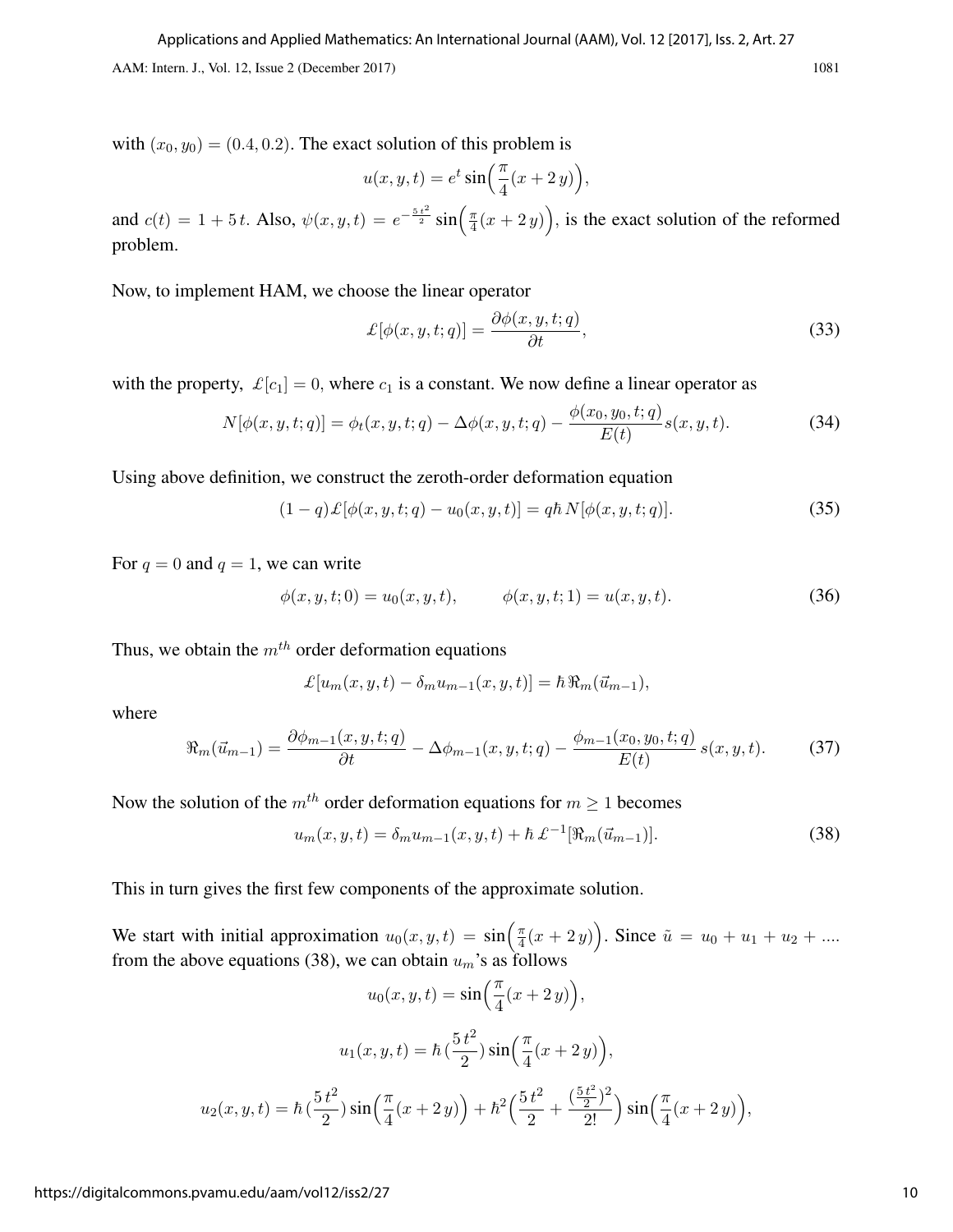1082 M. M. Khader

$$
u_3(x,y,t) = \hbar^2 \left(\frac{5t^2}{2} + \frac{(\frac{5t^2}{2})^2}{2!}\right) \sin\left(\frac{\pi}{4}(x+2y)\right) + \hbar^3 \left(\frac{5t^2}{2} + \frac{(\frac{5t^2}{2})^2}{2!} + \frac{(\frac{5t^2}{2})^3}{3!}\right) \sin\left(\frac{\pi}{4}(x+2y)\right).
$$

Other components of the approximate solution can be obtained in the same manner. For the case  $\hbar = -1$ , these components can be reduced to the following form,

$$
u_1(x, y, t) = \left(-\frac{5t^2}{2}\right) \sin\left(\frac{\pi}{4}(x+2y)\right),
$$
  
\n
$$
u_2(x, y, t) = \frac{(-\frac{5t^2}{2})^2}{2!} \sin\left(\frac{\pi}{4}(x+2y)\right),
$$
  
\n
$$
u_3(x, y, t) = \frac{(-\frac{5t^2}{2})^3}{3!} \sin\left(\frac{\pi}{4}(x+2y)\right).
$$

Other components of the approximate solution can be obtained in the same manner. Generally we have

$$
u_n(x, y, t) = \frac{(-\frac{5t^2}{2})^n}{n!} \sin\left(\frac{\pi}{4}(x+2y)\right),
$$

and thus,

$$
\tilde{u}(x, y, t) = u_0 + u_1 + u_2 + \dots = \sum_{n=0}^{\infty} \frac{(-\frac{5t^2}{2})^n}{n!} \sin\left(\frac{\pi}{4}(x+2y)\right) = e^{-\frac{5t^2}{2}} \sin\left(\frac{\pi}{4}(x+2y)\right).
$$

This is the exact solution of the reformed equation. The solution of the main problem is obtained in the following form

$$
\tilde{r} = \frac{e^{-\frac{5t^2}{2}} \sin(\frac{\pi}{4}(0.4 + 0.4))}{e^t \sin(0.2\pi)} = e^{-\frac{5t^2}{2} - t},\tag{39}
$$

$$
\tilde{u} = \frac{e^{-\frac{5t^2}{2}} \sin(\frac{\pi}{4}(x+2y))}{e^{-\frac{5t^2}{2}-t}} = e^t \sin\left(\frac{\pi}{4}(x+2y)\right),\tag{40}
$$

$$
\tilde{c} = -\frac{(-5t-1)e^{-\frac{5t^2}{2}-t}}{e^{-\frac{5t^2}{2}-t}} = 1+5t.
$$
\n(41)



Figure 2. The approximate solution (Left) at  $\hbar = -0.5$  and the exact solution (Right) at  $y = 0.2$ .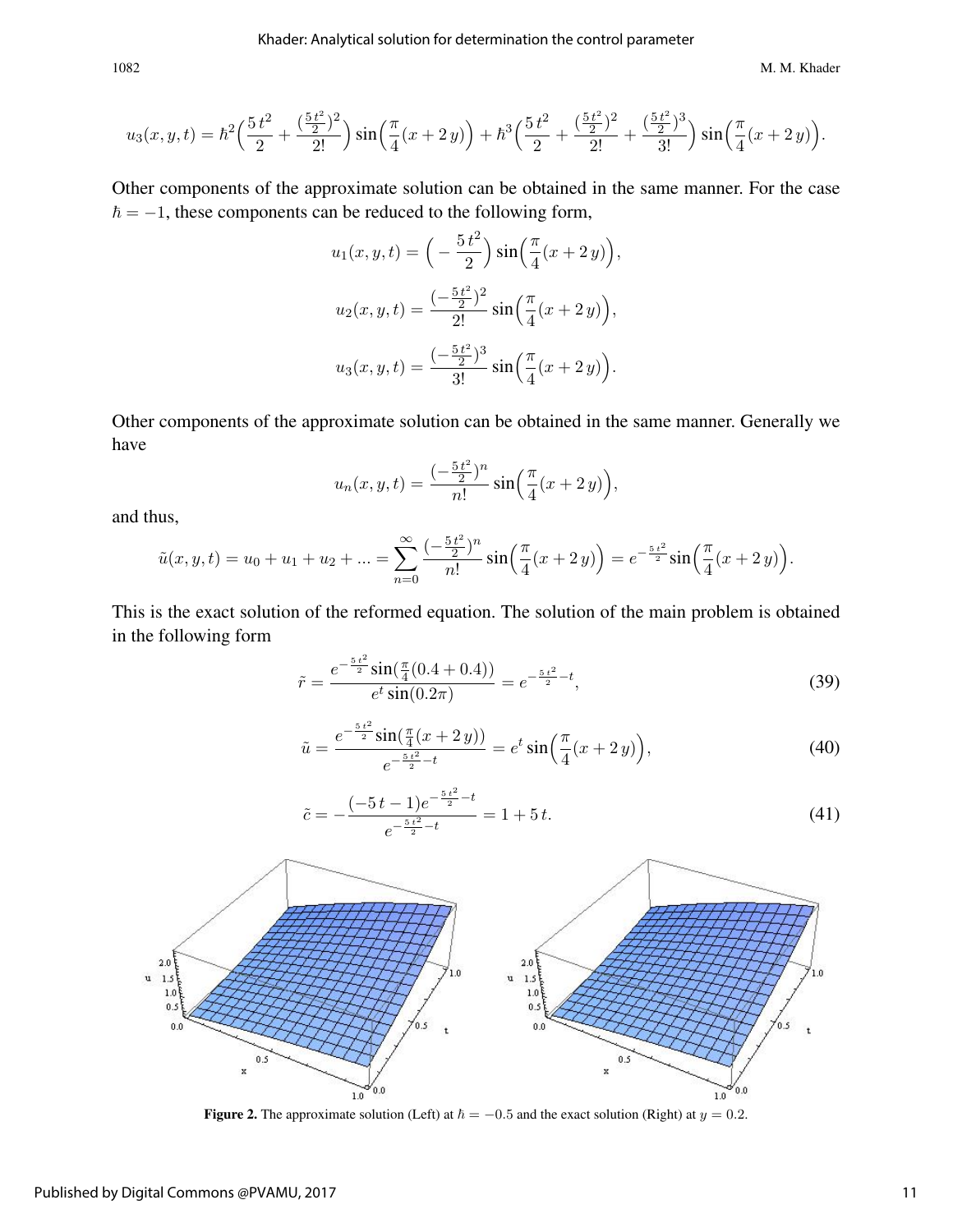Figure 2 presents the behavior of the approximate solution with  $\hbar = -0.5$  and the exact solution at  $y = 0.2$  in the interval  $t \in [0, 1]$ . From this figure, we can conclude that the solution by using the proposed method and the exact solution are in excellent agreement.

#### Three-dimensional inverse parabolic problem (Example 3)

Consider problem (10) in the case  $n = 3, T = 1$ , in the domain [0, 1]<sup>3</sup>, (Shakeri and Dehghan (2007), Tatari and Dehghan (2007)), where

$$
f(x, y, z) = \sin\left(\frac{\pi}{4}(x + 2y + 3z)\right),
$$

$$
s(x, y, z, t) = \left(\frac{7\pi^2}{16} - 10t\right) e^t \sin\left(\frac{\pi}{4}(x + 2y + 3z)\right),
$$

$$
E(t) = e^t,
$$

with  $(x_0, y_0, z_0) = (0.6, 0.4, 0.2)$ . The exact solution of this problem is

$$
u(x, y, z, t) = e^t \sin\left(\frac{\pi}{4}(x + 2y + 3z)\right),
$$

and  $c(t) = 1 + 10t$ . Also,  $\psi(x, y, z, t) = e^{-5t^2} \sin(\frac{\pi}{4})$  $\frac{\pi}{4}(x+2y+3z)$  is the exact solution of the reformed problem.

Now, to implement HAM, we choose the linear operator

$$
\mathcal{L}[\phi(x, y, z, t; q)] = \frac{\partial \phi(x, y, z, t; q)}{\partial t},\tag{42}
$$

with the property  $\mathcal{L}[c_1] = 0$  where  $c_1$  is a constant. We now define a linear operator as

$$
N[\phi(x, y, z, t; q)] = \phi_t(x, y, z, t; q) - \Delta\phi(x, y, z, t; q) - \frac{\phi(x_0, y_0, z_0, t; q)}{E(t)} s(x, y, z, t).
$$
 (43)

Using above definition, we construct the zeroth-order deformation equation

$$
(1-q)\mathcal{L}[\phi(x,y,z,t;q) - u_0(x,y,z,t)] = q\hbar N[\phi(x,y,z,t;q)].
$$
\n(44)

For  $q = 0$  and  $q = 1$ , we can write

$$
\phi(x, y, z, t; 0) = u_0(x, y, z, t), \qquad \phi(x, y, z, t; 1) = u(x, y, z, t). \tag{45}
$$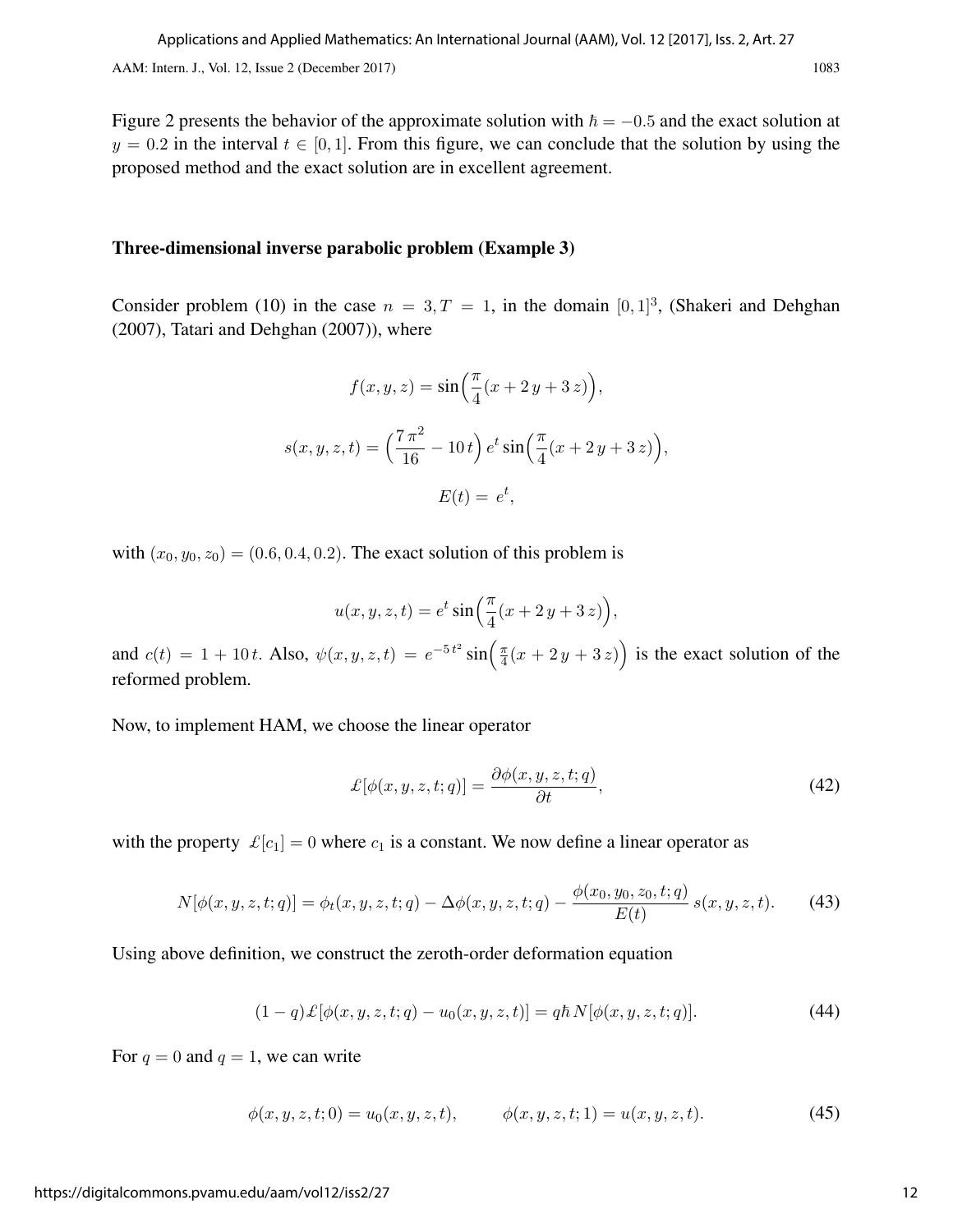1084 M. M. Khader

Thus, we obtain the  $m<sup>th</sup>$  order deformation equations

$$
\pounds[u_m(x, y, z, t) - \delta_m u_{m-1}(x, y, z, t)] = \hbar \Re_m(\vec{u}_{m-1}),
$$

where

$$
\Re_m(\vec{u}_{m-1}) = \frac{\partial \phi_{m-1}(x, y, z, t; q)}{\partial t} - \Delta \phi_{m-1}(x, y, z, t; q) - \frac{\phi_{m-1}(x_0, y_0, z_0, t; q)}{E(t)} s(x, y, z, t). \tag{46}
$$

Now the solution of  $m<sup>th</sup>$  order deformation equations for  $m \geq 1$  becomes

$$
u_m(x, y, z, t) = \delta_m u_{m-1}(x, y, z, t) + \hbar \mathcal{L}^{-1}[\Re_m(\vec{u}_{m-1})].
$$
\n(47)

This in turn gives the first few components of the approximate solution

We start with initial approximation  $u_0(x, y, z, t) = \sin\left(\frac{\pi}{4}\right)$  $\frac{\pi}{4}(x+2y+3z)$ . Since  $\tilde{u} = u_0 + u_1 + u_2 + ...$ from the above equations, we can obtain  $u_m$ 's as follows,

$$
u_0(x, y, z, t) = \sin\left(\frac{\pi}{4}(x + 2y + 3z)\right),
$$
  

$$
u_1(x, y, z, t) = \hbar (5t^2) \sin\left(\frac{\pi}{4}(x + 2y + 3z)\right),
$$
  

$$
u_2(x, y, z, t) = \hbar (5t^2) \sin\left(\frac{\pi}{4}(x + 2y + 3z)\right) + \hbar^2 \left(5t^2 + \frac{(5t^2)^2}{2!}\right) \sin\left(\frac{\pi}{4}(x + 2y + 3z)\right),
$$
  

$$
u_3(x, y, z, t) = \hbar^2 \left(5t^2 + \frac{(5t^2)^2}{2!}\right) \sin\left(\frac{\pi}{4}(x + 2y + 3z)\right) + \hbar^3 \left(5t^2 + \frac{(5t^2)^2}{2!} + \frac{(5t^2)^3}{3!}\right) \sin\left(\frac{\pi}{4}(x + 2y + 3z)\right).
$$

Other components of the approximate solution can be obtained in the same manner.

For the case that  $\hbar = -1$ , these components can be reduced to the following form,

$$
u_1(x, y, z, t) = (-5t^2) \sin\left(\frac{\pi}{4}(x + 2y + 3z)\right),
$$
  

$$
u_2(x, y, z, t) = \frac{(-5t^2)^2}{2!} \sin\left(\frac{\pi}{4}(x + 2y + 3z)\right),
$$
  

$$
u_3(x, y, z, t) = \frac{(-5t^2)^3}{3!} \sin\left(\frac{\pi}{4}(x + 2y + 3z)\right).
$$

Generally we have

$$
u_n(x, y, z, t) = \frac{(-5t^2)^n}{n!} \sin\left(\frac{\pi}{4}(x+2y+3z)\right),
$$

and thus,

$$
\tilde{u}(x, y, z, t) = u_0 + u_1 + u_2 + \dots = \sum_{n=0}^{\infty} \frac{(-5t^2)^n}{n!} \sin\left(\frac{\pi}{4}(x+2y+3z)\right) = e^{-5t^2} \sin\left(\frac{\pi}{4}(x+2y+3z)\right).
$$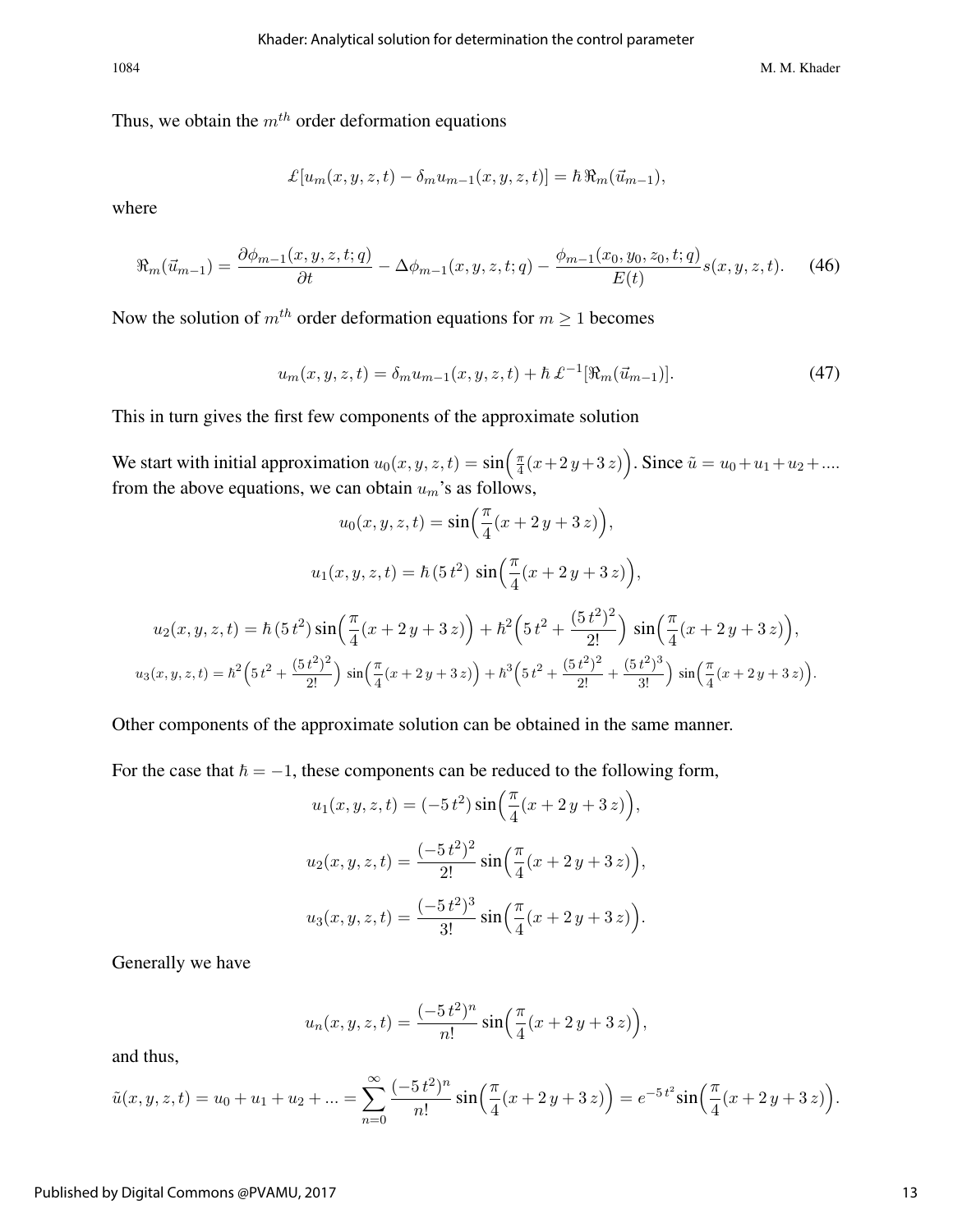This is the exact solution of the reformed equation. The solution of the main problem is obtained in the following form

$$
\tilde{r} = \frac{e^{-5t^2} \sin\left(\frac{\pi}{4}(0.6 + 0.8 + 0.6)\right)}{e^t} = e^{-5t^2 - t},\tag{48}
$$

$$
\tilde{u} = \frac{e^{-5t^2} \sin\left(\frac{\pi}{4}(x+2y+3z)\right)}{e^{-5t^2 - t}} = e^t \sin\left(\frac{\pi}{4}(x+2y+3z)\right),\tag{49}
$$

$$
\tilde{c} = -\frac{(-10t - 1)e^{-5t^2 - t}}{e^{-5t^2 - t}} = 1 + 10t.
$$
\n(50)

From Equations (48)-(50), we can see that HAM solution converges to the exact solution. Also, for different values of the parameter  $\hbar$  we note that there is a complete agreement between computed results by present method and the exact solution. Table 1 gives a comparison between the error of the proposed method (HAM) and VIM (He (1999)) at  $x = 0.6$ ,  $y = 0.4$ . From these results we can see that the presented approach is more efficient than the other different methods, regarding HAM which takes four components only of the solution.

It is noted that our approximate solutions converge at  $\hbar = -0.5$  (see Tables 1 and 2). The explicit analytic expression given by Equation (47) contains the auxiliary parameter  $\hbar$ , which gives the convergence region and rate of approximation for the HAM. However, the errors can be further be reduced by calculating higher order approximations. This proves that the HAM is a very useful analytic method to get accurate analytic solutions to linear and strongly nonlinear problems (Abbasbandy (2007), Inc (2007), Liao (2004)).

| (1)                                                                                             | $\theta$ 4 | ጠ6 | 0.X |  |
|-------------------------------------------------------------------------------------------------|------------|----|-----|--|
| VIM   $4.4409$ e-15   $2.9636$ e-9   $4.2147$ e-9   $4.1563$ e-9   $2.8473$ e-9   $2.2205$ e-15 |            |    |     |  |
| HAM   4.4408 e-15   2.9636 e-9   4.2146 e-9   4.1563 e-9   2.8472 e-9   2.2205 e-15             |            |    |     |  |

**Table 1:** Comparison between the error of HAM and VIM at  $\hbar = -1$ .

Table 2: The error of solution using HAM at different values of time at  $\hbar = -0.5$ .

|  | (14) | 0.6 |                                                                                     |
|--|------|-----|-------------------------------------------------------------------------------------|
|  |      |     | HAM   2.6645 e-15   4.2109 e-4   6.5477 e-4   6.1783 e-4   3.5913 e-4   2.2205 e-15 |

Liao (1992) showed that whatever a solution series converges it will be one of the solutions of the considered problem. Liao (1992) and Liao (2004) presented the controlled auxiliary parameter  $\hbar$  to control in the rate of convergence of the approximate solutions obtained by the HAM. We obtain the VIM solution of the inverse parabolic problem and compute the unknown time-dependent parameter when  $\hbar = -1$ . Also, it is noted that our approximate solutions converge at  $\hbar - 0.5$  (see Tables 1 and 2). The present exact solution is calculated at the above mentioned values of  $\hbar$ . The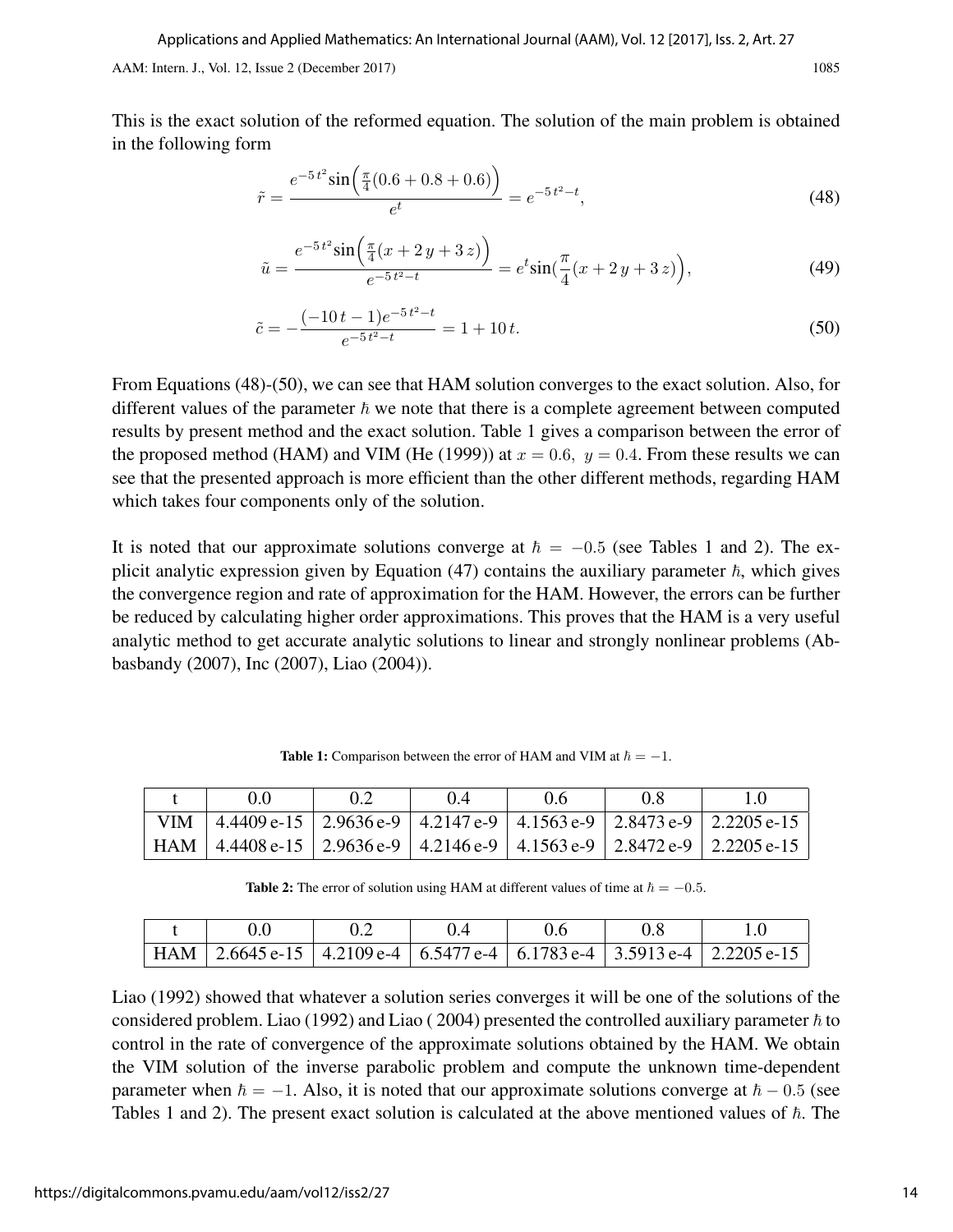explicit analytic expression contains the auxiliary parameter  $\hbar$ , which gives the convergence region and rate of approximation for the HAM. If we take  $\hbar = -1$  in the series solution (47) then, we get the VIM. Also the homotopy perturbation method (HPM) is a special case of HAM at  $\hbar = -1$ . But VIM and HPM solutions are valid only for the value of  $\hbar = -1$ . This proves that the HAM is a very useful analytic method to get accurate analytic solutions to linear problems (Liao (1992) and Liao (2004)).

## 5. The discussion and conclusion

In this article, we used HAM for obtaining the numerical solutions of the inverse parabolic problem and computing the unknown time-dependent parameter. A clear conclusions can be drawn from the numerical results that HAM provides highly accurate numerical solutions without spatial discretizations for the nonlinear PDEs. From Figures 1 and 2 and Tables 1 and 2, we can conclude that the numerical solution using HAM is given in more accuracy. The proposed technique was tested on some examples and gave the satisfactory results. This method avoids linearization and physically unrealistic assumptions. The capability, effectiveness and convenience of this method were revealed by obtaining the analytical solutions of the model and comparing them with ADM. The main advantage of the HAM is that this method provides the solution of the problem without calculating Adomian's polynomials as in Adomian decomposition method (Dehghan (2004)).

### *Acknowledgement:*

*The author is very grateful to the editor and the referees for carefully reading the paper and for their comments and suggestions, which have improved the paper.*

## **REFERENCES**

- Abbasbandy, S. (2007). Homotopy analysis method for heat radiation equations, Int. Comm. Heat Mass Transfer, Vol. 34, pp. 380–387.
- Cannon, J. R., Lin, Y. and Xu, S. (1994). Numerical procedures for the determination of an unknown coefficient in semilinear parabolic differential equations, Inverse Problems, Vol. 10, pp. 227–243.
- Cannon, J. R., Lin, Y. and Wang, S. (1992). Determination of source parameter in parabolic equations, Meccanica, Vol. 27, pp. 85–94.
- Dehghan, M. (2002). Fourth-order techniques for identifying a control parameter in the parabolic equations, Int. J. Engrg. Sci., Vol. 40, pp. 433–447.
- Dehghan, M. (2003). Determination of a control function in three-dimensional parabolic equations, Math. Comput. Simul., Vol. 61, pp. 89–100.
- Dehghan, M. (2001). An inverse problem of finding a source parameter in a semilinear parabolic equation, Appl. Math. Modelling, Vol. 25, pp. 743–754.